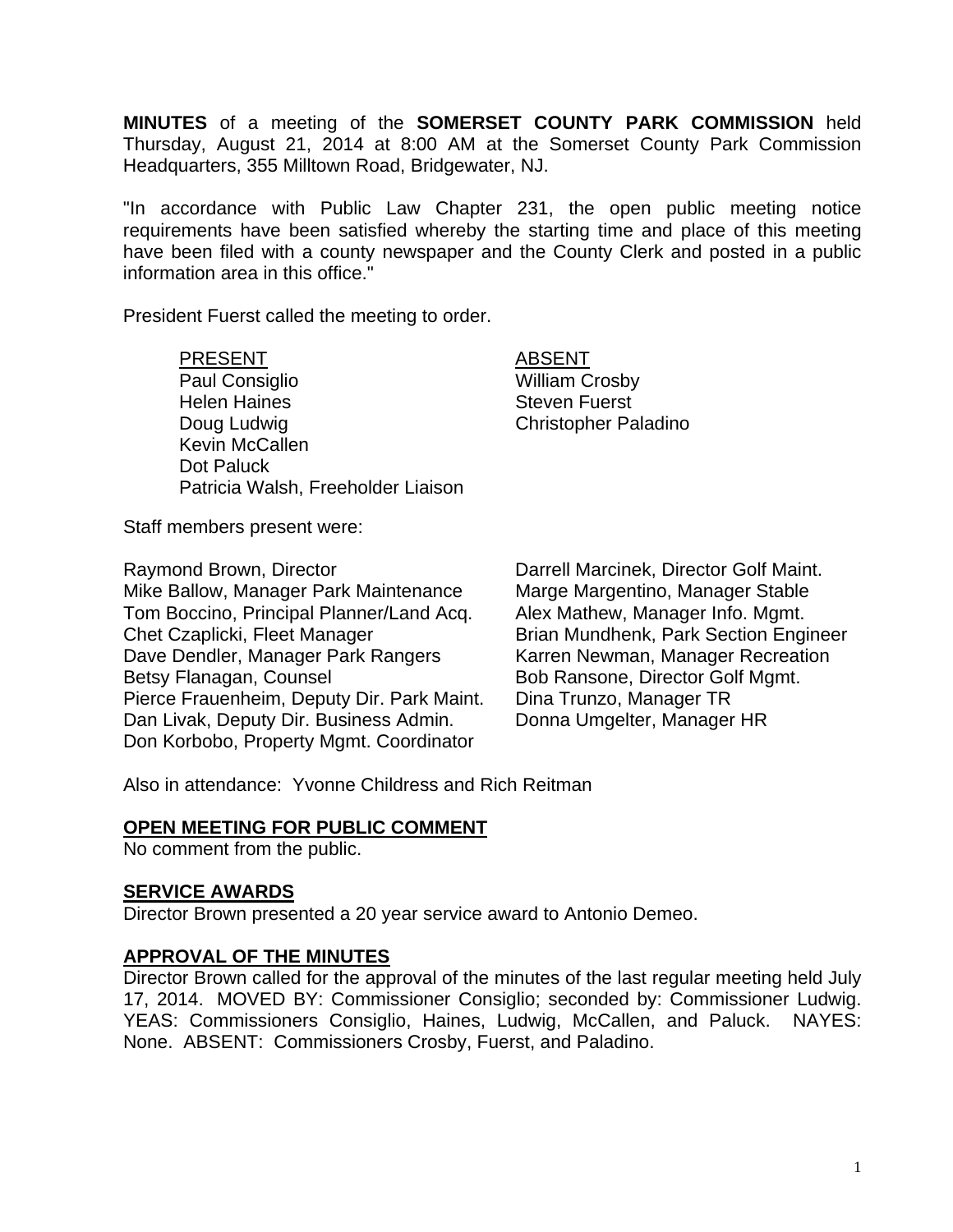# **APPROVAL OF BILLS FOR PAYMENT**

## **Resolution R14-063 – Payment of Claims**

Resolution authorizing payment of bills for \$18,762.08 comprising of check numbers 261222-261256, 261257-261265, and 261181-26199. MOVED BY: Commissioner Consiglio; seconded by: Commissioner Ludwig. YEAS: Commissioners Consiglio, Haines, Ludwig, McCallen, and Paluck. NAYES: None. ABSENT: Commissioners Crosby, Fuerst, and Paladino.

# **DIRECTOR'S REPORT**

Director Brown submitted a report for the month of July 2014.

#### **Resolution R14-064 – Thanks and Appreciation to Dale Florio**

Resolution expresses thanks and appreciation to Dale Florio for his service as a Commissioner of the Somerset County Park Commission. MOVED BY: Commissioner Consiglio; seconded by: Commissioner Paluck. YEAS: Commissioners Consiglio, Haines, Ludwig, McCallen, and Paluck. NAYES: None. ABSENT: Commissioners Crosby, Fuerst, and Paladino.

## **AUDIT COMMITTEE**

Director Brown introduced Robert Butvilla of Suplee, Clooney & Company. Mr. Butvilla advised there were no recommendations for improvements or issues.

Director Brown reported that the Audit Committee has reviewed the report and recommends approval.

#### **Resolution R14-065 – Accepting the Audit Report**

Resolution recommends accepting Suplee, Clooney & Company auditor's letter dated August 4, 2014 and the audit report for the year ended December 31, 2013. MOVED BY: Commissioner Haines; seconded by: Commissioner Consiglio. YEAS: Commissioners Consiglio, Haines, Ludwig, McCallen, and Paluck. NAYES: None. ABSENT: Commissioners Crosby, Fuerst, and Paladino.

#### **COMMISSIONER CORRESPONDENCE**

- 1. Notice of Public Hearing from New Jersey Water Supply Authority regarding East Windsor Municipal Utilities Authority application for renewal of uninterruptible water supply from the Raritan Basin System.
- 2. Letter from Freeholder Walsh thanking the Park Commission for hosting a "BOBO Fridays" bin at headquarters.
- 3. Letter from Montgomery Township regarding the amended Municipal Deer Management Program listing the areas available to be hunted.
- 4. Letter from Township of Warren requesting to use County properties for their deer management program.
- 5. Letter from URS Corporation notifying the Park Commission of the permit application filing with the NJDEP for planned Long-Term Flood Control upgrades to the Raritan Millstone Water Treatment Plan, with Hardship Exception Request. New Jersey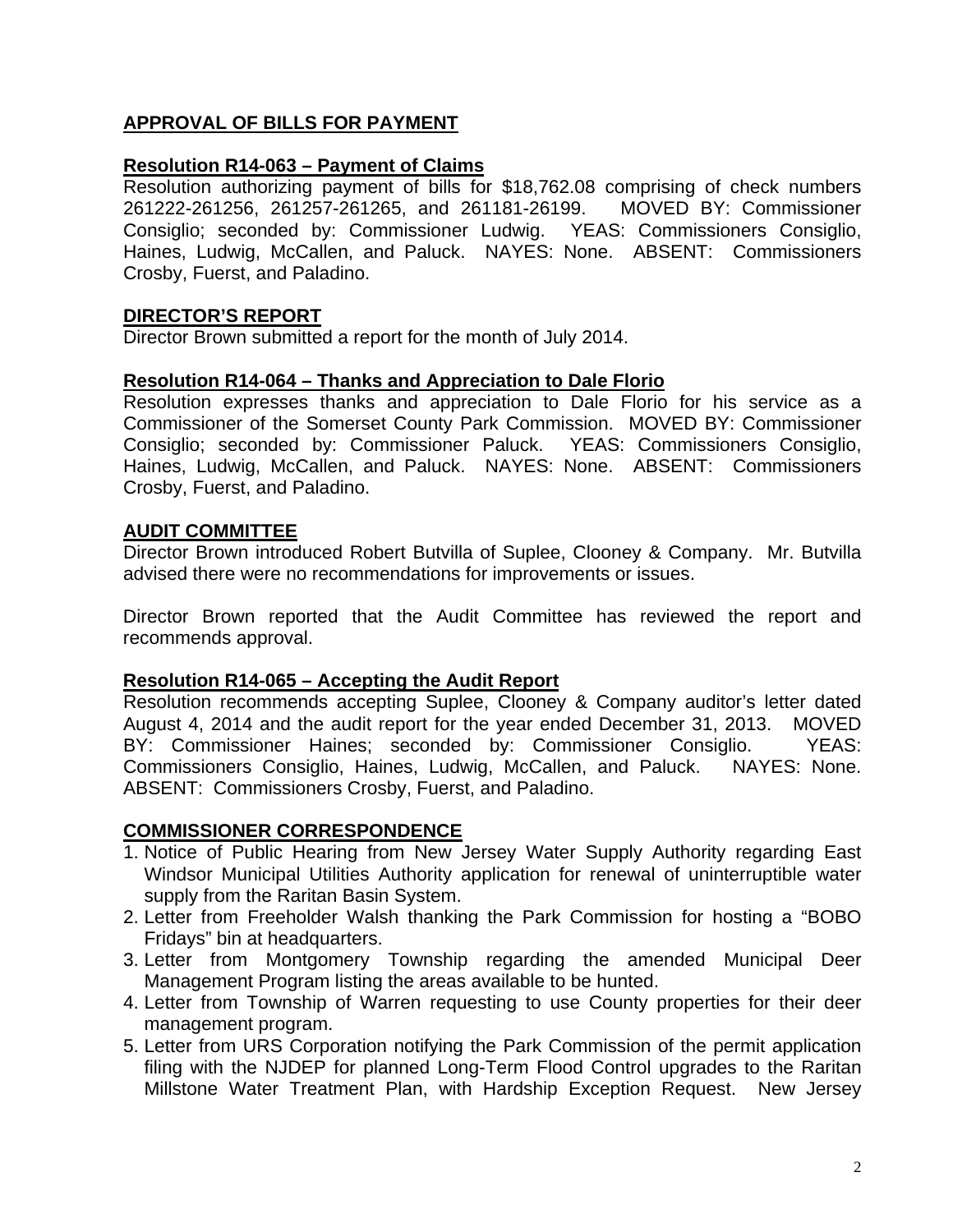American Water is planning to raise the existing flood protection structures at the Raritan Millstone Treatment Plant.

# **CONSENT AGENDA**

## **RESOLUTIONS**

The following resolutions were MOVED BY: Commissioner Haines; seconded by: Commissioner Consiglio. YEAS: Commissioners Consiglio, Haines, Ludwig, McCallen, and Paluck. NAYES: None. ABSENT: Commissioners Crosby, Fuerst, and Paladino.

## **Resolution R14-066 – Authorizing Application for New Jersey Hazard Mitigation Grant Program**

Resolution authorizes the Park Commission to prepare and submit applications to the New Jersey Office of Emergency Management for funding of eligible projects through the Hazard Mitigation Grant Program – Energy Allocation Initiative Grant Program.

# **Resolution R14-067– Award of County Contract for Purchase of Two (2) Toro Groundsmaster 4000-D Wide Area Mowers with Road Light Kits and Canopies**

Resolution awards a contract to Storr Tractor Co. The cost is not to exceed \$121,720.

# **Resolution R14-068 – Award of County Contract for Purchase of Three (3)2014 Stephen Green Seven Ton Capacity Dual Axle Trailers**

Resolution awards a contract to Storr Tractor Co. and the cost is not to exceed \$22,464.

## **COMMITTEE REPORTS**

## **FINANCE/BUSINESS ADMINISTRATION**

A report was submitted for the month of July 2014.

## **HUMAN RESOURCES**

Commissioner Consiglio, Chair of the Committee, submitted a report for the month of July 2014.

Donna Umgelter, Manager Human Resources reported that it is the end of the summer and seasonal employees will be returning to college soon. Training is being planned for staff for next year and the remaining vacancies are in the report.

## **LEISURE SERVICES**

Commissioner Ludwig, Chair of the Committee, submitted a report for the month of July 2014.

Dina Trunzo, Manager Therapeutic Recreation reported that camp season was the best ever. Fall registration will be held on September 13 for young adult and adult programs. Registration for the trip to Mystic, Connecticut was conducted in August. All 12 slots were filled with eight people on the wait list.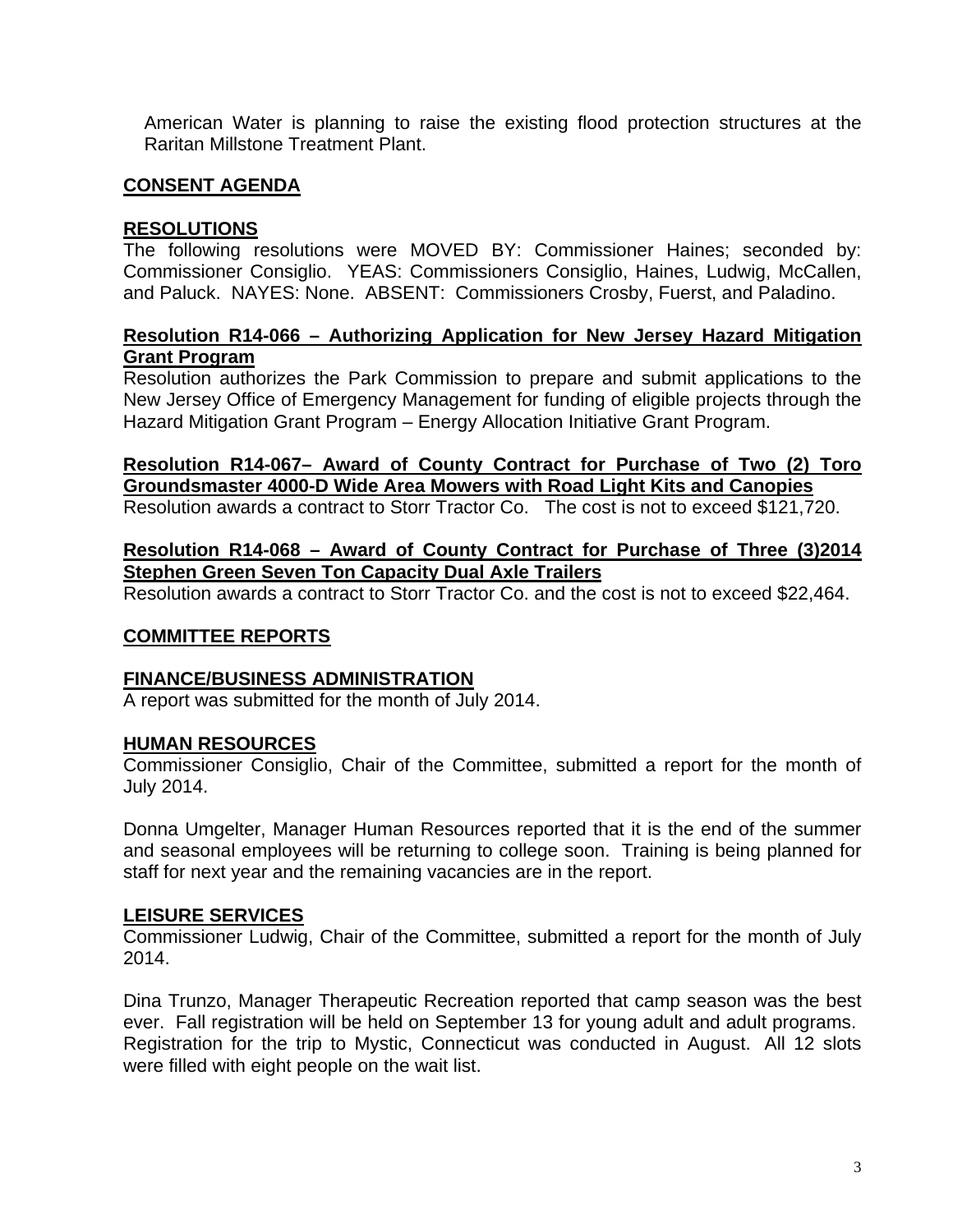Marge Margentino, Manager Stable reported that the Say Neigh to Drugs event went well with Smokey Bear and McGruff. Registration will be held this weekend. Marge reminded everyone that the September 18 Park Commission meeting will be held at the Environmental Education Center with a Lippizan demonstration afterwards at the Stable.

Karren Newman, Manager Recreation reported that the new Green Knoll Tennis Center restrooms and court resurfacing is near completion and the last concert and Food Truck Festival will be held on August 24.

## **GOLF MANAGEMENT**

Commissioner Paluck, Chair of the Committee, submitted a report for the month of July 2014.

Darrell Marcinek, Director of Golf Maintenance reported that staff is busy constructing a grass hitting tee and practice bunker at Spooky Brook Golf Course driving range. The range mats were replaced earlier in the year and this will tie everything in. Aeration is underway at Neshanic Valley Golf Course.

Bob Ransone, Deputy Director Golf Management reported that play and revenue is slightly more than July 2013. Since the green fee increase in May, non-registered golf rounds at Neshanic Valley Golf Course continue to be less than 2013 non-registered rounds. Many letters have been received which are negative of the rate increases. Bob advised there were numerous golf events at Neshanic Valley during July and all were well attended.

#### **INFORMATION MANAGEMENT**

Commissioner McCallen, Chair of the Committee, submitted a report for the month of July 2014.

Alex Mathew, Manager, Information Management reported that the progress of the Verizon project has a tentative September timeline for completion.

## **VISITOR SERVICES**

A report was submitted for the month of July 2014.

Dave Dendler, Manager, Park Rangers reported that the posting of No Hunting signs are almost completed. Dave has been assisting with the Raritan Headwaters Association.

#### **PROPERTY MANAGEMENT**

Commissioner Crosby, Chair of the Committee, submitted a report for the month of July 2014.

Don Korbobo, Property Management Coordinator reported the total assets for the Park Commission as reported to the Somerset County Joint Insurance Fund, including the recent nine land hunting/farming parcels that went to bid. Freeholder Walsh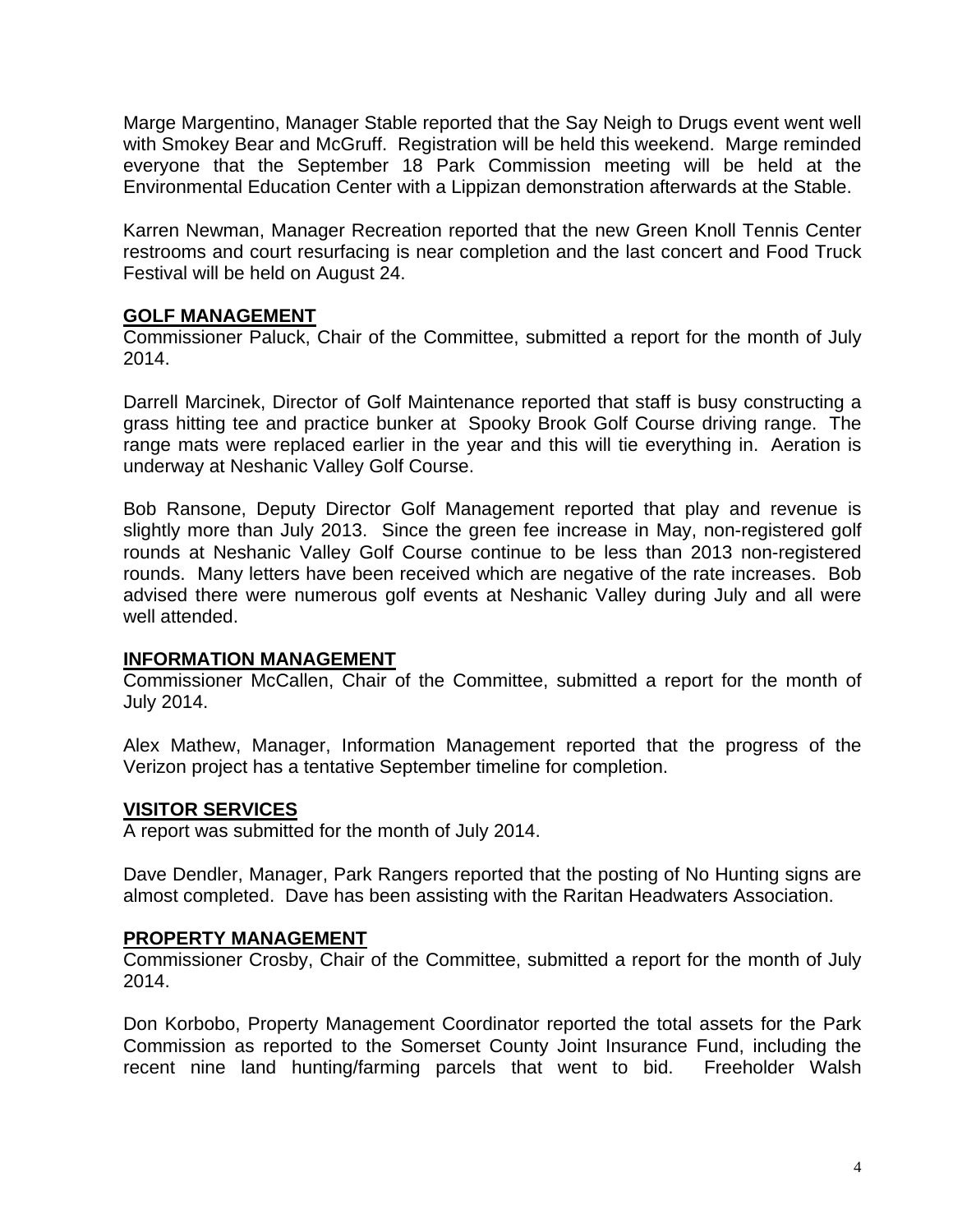complimented the land lease program sponsored by the Park Commission and Dan Livak commended Don for his outstanding efforts in administering the program.

#### **PLANNING AND LAND ACQUISITION**

Commissioner Haines, Chair of the Committee, submitted a report for the month of July 2014.

Tom Boccino, Parks Section Principal Planner, Land Acquisition reported that a variety of projects and land acquisitions are underway. Tom indicated that Hillsborough assisted with the acquisition of the "Durik" property in the Sourland Mountain Preserve.

## **CAPITAL FACILIITES – CONSTRUCTION and ENGINEERING**

A report was submitted for the month of July 2014.

Brian Mundhenk, Park Section Engineer reported that the Green Knoll Tennis Center projects are near completion as well as various roofing projects. Brian indicated the fall will be busy with various additional projects.

## **PARK MAINTENANCE & HORTICULTURE**

Commissioner Consiglio, Chair of the Committee, submitted a report for the month of July 2014.

Pierce Frauenheim, Deputy Director reported that the Garden Party at Colonial Park went well. The bridge construction on Layton Road has affected visitation at Buck Garden, however, staff is assisting visitors to gain entry. The Rose Garden is doing well under the care of the new Rosarian. The 4H Fair had record crowds due to the good weather. Repairs at Washington Rock Park are near completion and Jim Avens is working with staff regarding the Emerald Ash Borer threat.

Mike Ballow, Manager Park Maintenance reported that due to the good weather, restoration of the fields after the 4H Fair went smoothly. Activity in all the parks has increased due to the good weather. Another river cleanup of tires and vehicles is planned.

## **FREEHOLDER'S REPORT**

Freeholder Walsh thanked the staff for their efforts with the 4H Fair and also for the new trail at East County Park.

## **OLD BUSINESS**

No old business to report.

## **NEW BUSINESS**

Director Brown reminded everyone of the upcoming 10<sup>th</sup> Anniversary Golf Outing for Neshanic Valley Golf Course and the ribbon cutting at East County. Ray thanked the staff for their efforts during the 4H Fair.